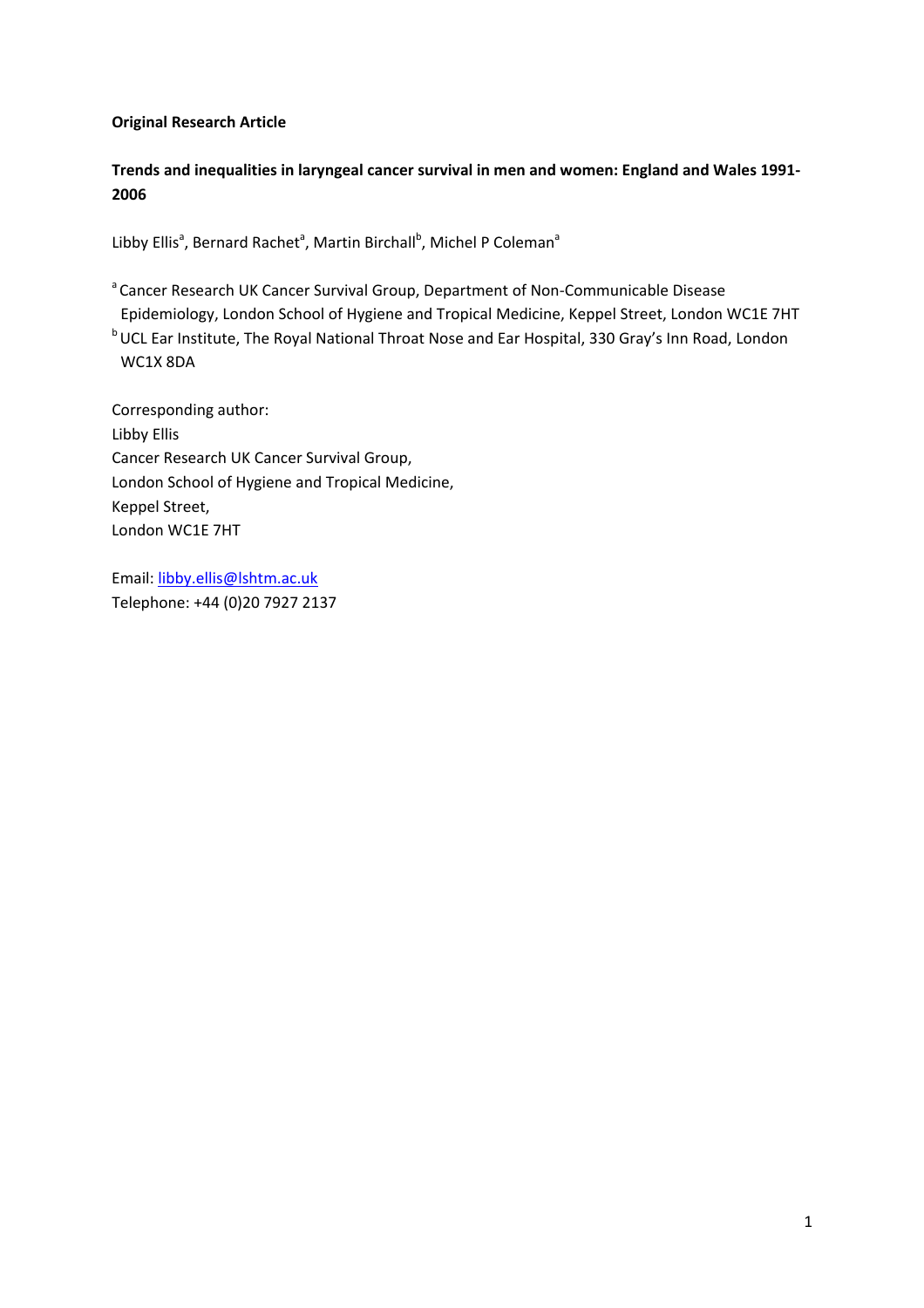# **Abstract**

### **Objectives**

Laryngeal cancer in men is a relatively common malignancy, with a marked socioeconomic gradient in survival between affluent and deprived patients. Cancer of the larynx in women is rare. Survival tends to lower than for men, and little is known about the association between deprivation and survival in women with laryngeal cancer. This paper explores the trends and socio‐economic inequalities in laryngeal cancer survival in women, with comparison to men.

# Materials and Methods

We examined relative survival among men and women diagnosed with laryngeal cancer in England and Wales during 1991‐2006, followed up to 31 December 2007. We estimated the difference in survival between the most deprived and most affluent groups (the 'deprivation gap') at 1 and 5 years after diagnosis, for each sex, anatomical subsite and calendar period.

### Results

Five year survival for all laryngeal cancers combined was up to 8% lower in women than in men. This difference is only partially explained by the differential distribution of anatomical subsites in men and women. Disparities in survival between men and women were also present within specific subsites. In contrast to men, there was little evidence of a consistent deprivation gap in survival for women at any of the anatomical subsites.

# Conclusion

The stark socioeconomic inequalities in laryngeal cancer survival in men do not appear to be replicated in women. The origins of the socio‐economic inequalities in survival among men, and the disparities in survival between men and women at specific tumour subsites remains unclear.

### 246 words

Keywords: laryngeal cancer, head and neck cancer, relative survival, socioeconomic inequalities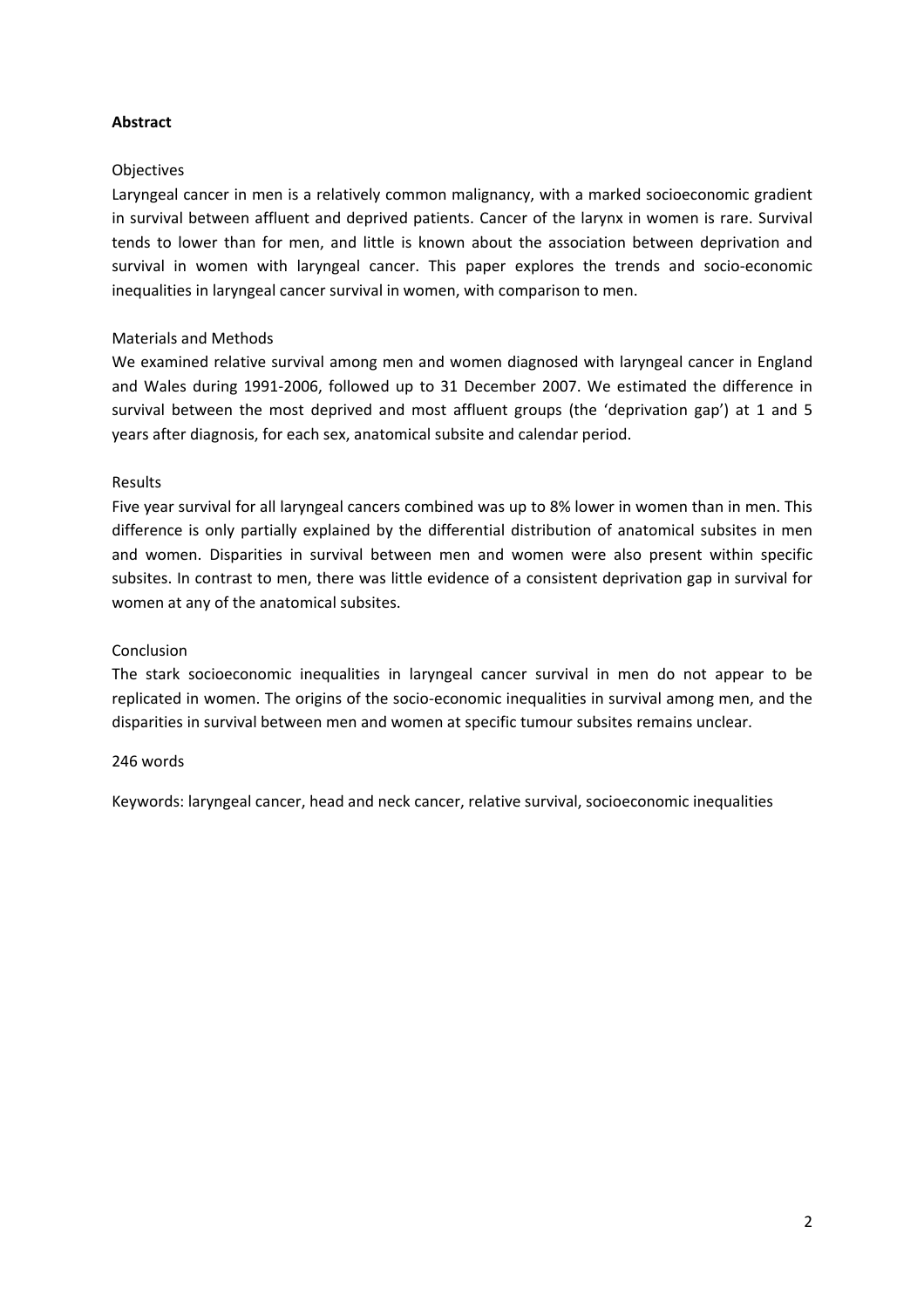### **Introduction**

In England and Wales, cancer of the larynx is rare in women, but is a relatively common malignancy in men. Around 80% of the 1,700 new cases diagnosed each year in England occur in men, $1$  resulting in one of the largest sex ratios of any common cancer. The difference in laryngeal cancer incidence rates between men and women in other European countries is considerably higher.<sup>2</sup>

As such, most estimates of survival from laryngeal cancer exclude women. Relative survival was approximately 85% at one year and 66% at five years for men diagnosed during 2001‐2003 in England (with similar estimates for Wales), $3$  and there has been very little improvement since the late 1980s.<sup>4</sup> There is also a marked socioeconomic gradient in survival from laryngeal cancer. Survival is substantially higher in more affluent men than in the more deprived, by 7.7% at one year and 17.2% at five years: one of the steepest socio‐economic gradients in survival among the 20 most common cancers.<sup>4</sup>

Survival estimates for women, when reported, tend to be 5-6% lower than for men.<sup>5</sup> Furthermore, little is known about the association between deprivation and survival in women with cancer of the larynx. However, the findings among men cannot be extrapolated to women, because both the anatomical distribution of laryngeal tumours and their risk factors differ widely between the sexes.

The main anatomical subsites of the larynx, as classified in the International Classification of Diseases for Oncology,<sup>6</sup> include the glottis, supraglottis and subglottis. As with other tumours of the head and neck, the precise anatomical origin of tumours within the larynx can be difficult to determine. Cancer of the larynx is caused principally by tobacco smoking and alcohol consumption, and their effects are synergistic.<sup>7-10</sup> Tobacco dominates the risk for cancers of the glottis, which is exposed to mainly inhaled agents. The supraglottis is exposed to both inhaled and ingested agents, and tumours at this subsite have shown the strongest associations with tobacco and alcohol.<sup>7,9-12</sup>

Glottal cancers predominate in men while tumours of the supraglottis tend to be more common in women.<sup>13</sup> In contrast with supraglottal tumours, glottal cancers give rise to early symptoms of hoarseness, are often diagnosed at an early stage, and have a better prognosis than supraglottic tumours. These differences between the sexes in main causal exposure and anatomic distribution of tumours may explain the lower survival from laryngeal cancer among women. The origins of the inequalities in laryngeal cancer survival between affluent and deprived men are still not fully understood. It is likely that both patient and healthcare system factors such as stage at diagnosis, comorbidity, and access to optimal treatment each play an important role<sup>14</sup>.

This paper explores the trends and socio‐economic inequalities in laryngeal cancer survival in women, with comparison to men. The impact of differences in anatomical tumour distribution on the survival is examined.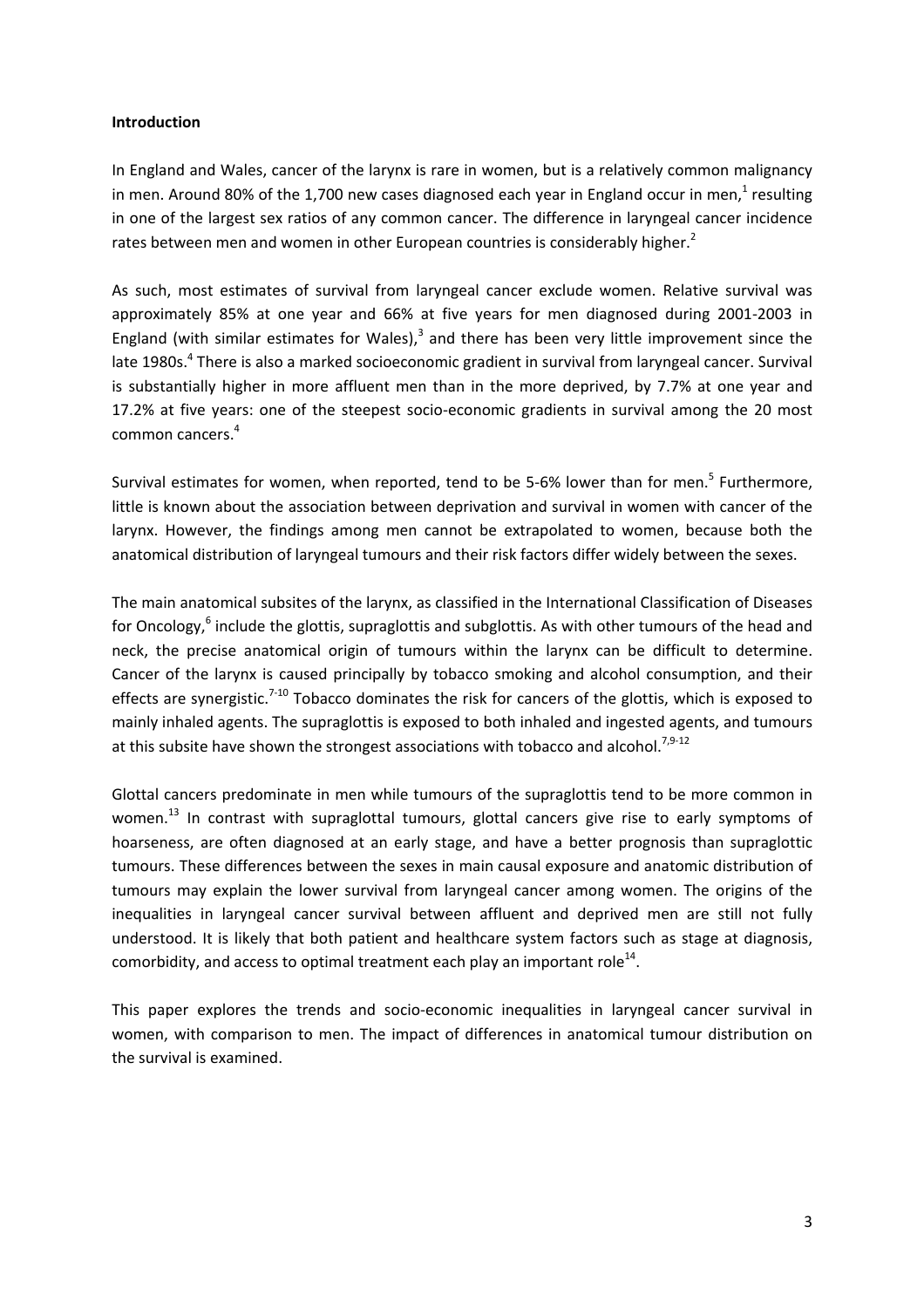### **Materials and Methods**

We examined National Cancer Registry data for all adults (aged 15‐99 years at diagnosis) resident in England and Wales who were diagnosed with malignant laryngeal cancer during 1991‐2006 and followed up to 2007. Patients who had had a previous cancer of the same organ at any time since 1971 were excluded. Standard criteria were used to determine whether tumour records were eligible for inclusion in the analysis; full details are published elsewhere<sup>3</sup>. Data were analysed for 29,420 patients diagnosed during 1991‐2006; 96% of those eligible.

An ecological measure of deprivation was used, based on the administrative characteristics of the Lower Super Output Area (LSOA, population approx 1,500) in which each patient was resident at the time of diagnosis. The income domain scores of the Index of Multiple Deprivation for England (IMD  $2004^{15}$ ) and Wales (WIMD 2005<sup>16</sup>) were categorised into five groups by quintiles of the 34,378 LSOAs. Cancer patients were assigned to the deprivation category of their LSOA (from one 'most affluent' to five 'most deprived'), using their postcode of residence at diagnosis.

Laryngeal tumours were analysed in two groups defined by subsite: glottis and subglottis (referred to as glottal tumours), and supraglottis and overlapping tumours (referred to as supraglottal tumours). Approximately 30% of patients were recorded as having a tumour of unspecified anatomical location. We estimated relative survival for each of the five deprivation categories, for each subsite group, sex and calendar period of diagnosis (1991‐1995, 1996‐2000, 2001‐2006). Relative survival is the standard approach to estimating population‐based cancer survival because it does not rely on the underlying cause of death, which is often not reliable at a population level, especially at older ages.<sup>17,18</sup> Relative survival is interpretable as survival from the cancer after adjustment for the 'background mortality', which corresponds to the age- and sex-specific all-cause mortality of a comparable general population. Background mortality was provided by life tables, defined by region and deprivation category to account for the geographical and socioeconomic differences in all-cause mortality.<sup>19</sup> A maximum likelihood approach of estimating crude and relative survival from individual tumour records was applied  $^{20}$ , using an algorithm in the public domain  $^{21}$ .

We report cumulative probabilities of relative survival at one and five years after diagnosis. All patients were followed up for at least one year, so the cohort approach was used to calculate trends in one‐year survival. For five‐year survival, the cohort approach was used for the first two calendar periods and a complete approach for the last period. The differences in survival between deprivation categories were fitted with a variance‐weighted linear regression. The 'deprivation gap' in survival is quantified as the simple difference between the fitted relative survival values in the most deprived and most affluent groups within each calendar period. A negative value indicates that survival in the most deprived group is lower than survival in the most affluent group. All analyses were carried out in Stata  $10.<sup>22</sup>$ 

In an additional analysis, tumour records with an unspecified anatomic location were treated as having missing subsite. A 10-fold multiple imputation approach was applied to the data<sup>23</sup> to account for this incompleteness and to minimise the risk of bias in the relative survival estimates. The mechanism of missingness was assumed to be Missing At Random (MAR). The associations between the variable with missing values (subsite) and other variables enable the imputation model to fill in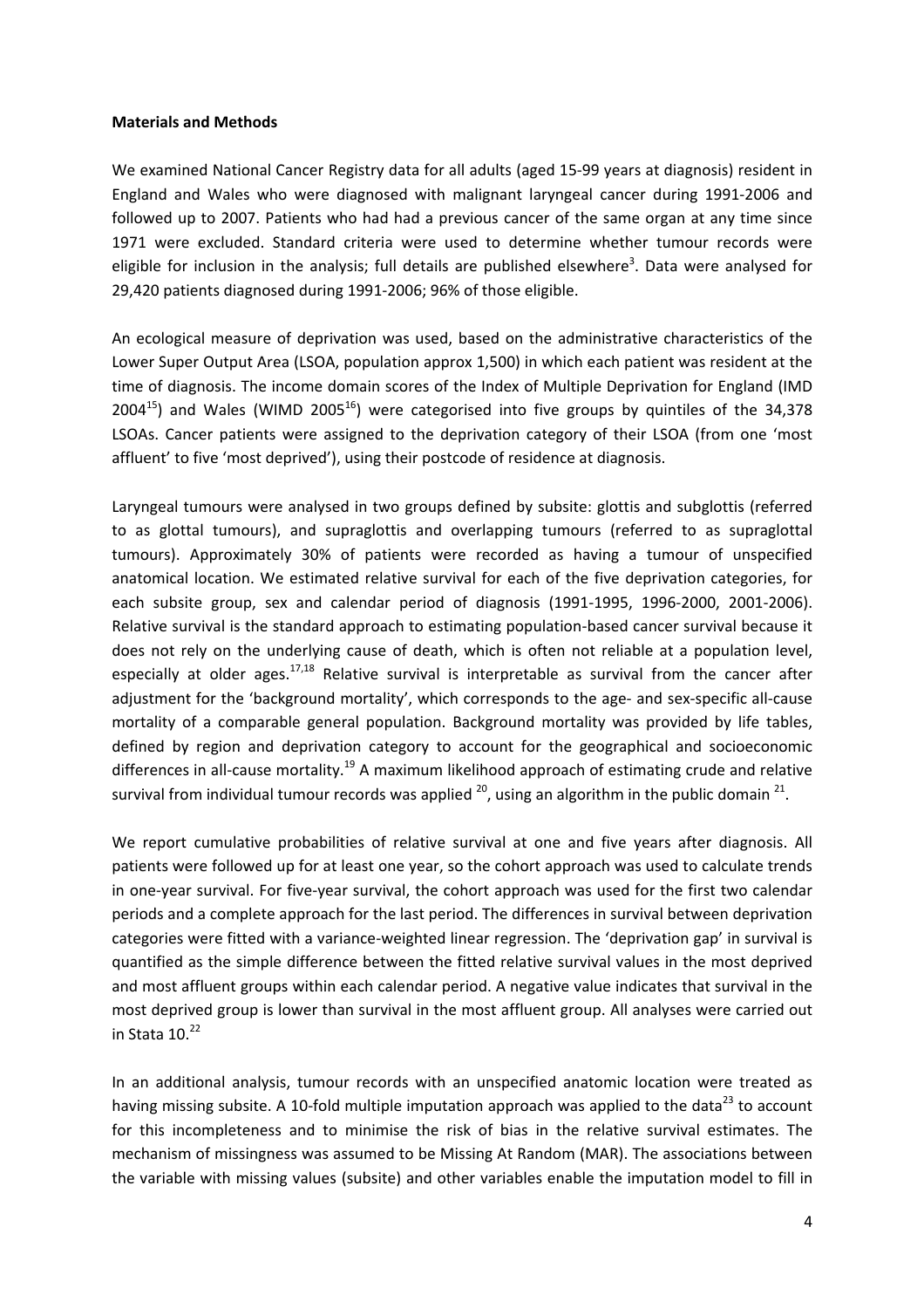the missing values, using records in which subsite is specified. The imputation model, an ordered logistic regression, was iteratively applied to generate 10 'complete' datasets. The parameters of interest and their variance were estimated in each dataset and then pooled using multiple imputation rules. $^{24}$  In accordance with guidelines on the reporting of analyses based on multiple imputation, both imputed and un-imputed results are presented. $^{25}$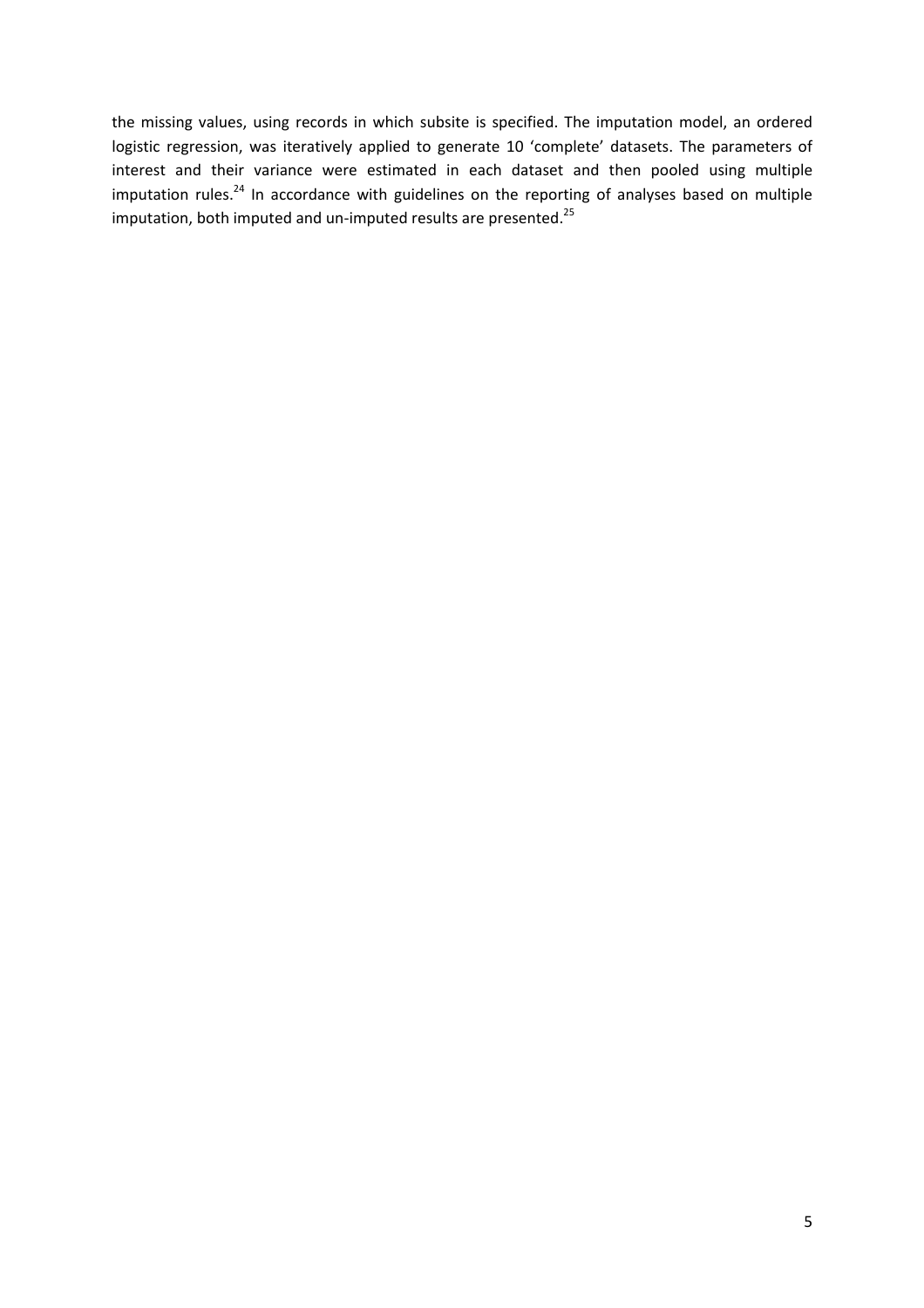### **Results**

The analyses comprised of 24,234 (82%) men and 5,186 women diagnosed with laryngeal cancer during the 16‐year period 1991‐2006. The annual incidence rate in 2006 was 6.7 per 100,000 population for men and 1.4 for women: a sex rate ratio of 4.8. The distribution of tumour subsites within the larynx differed by sex: glottal cancers were more common in men, whereas cancers of the supraglottis were more common in women (Table 1). Women were slightly more deprived than men, with 33% in the most deprived category compared to 29% of men (data not shown).

### *Trends in survival*

One‐year survival for all laryngeal cancers combined was some 5‐6% lower in women than in men for all three calendar periods (84.7% in men and 78.9% women in 2001‐2006). Despite some fluctuation, there has been little improvement in one-year survival since 1991-1995 for either sex. At five years since diagnosis, the survival deficit between men and women was more pronounced; between 6-8% lower in women than in men throughout the period 1991-2006. Five-year survival improved in both sexes by approximately 3% between 1991‐1995 and 2001‐2006 (Table 2).

Survival from laryngeal cancer depended largely on the anatomical subsite of the tumour. Cancers of the glottis had the highest survival in both sexes, with men benefiting from a consistent survival advantage over women. For patients diagnosed with glottal tumours during 2001‐2006, relative survival was 4% higher in men than women, at both one and five years since diagnosis. Supraglottal tumours had considerably poorer survival, and in contrast to glottal cancers, women had consistently higher survival than men. The patterns of survival for tumours with an unspecified location were similar to those for supraglottal tumours, although the deficit in survival between the sexes was reversed in favour of men. The differences in survival between men and women reduced over the three calendar periods examined, for all subsite categories.

Improvements in survival over the study period were restricted to patients diagnosed with glottal tumours. The improvements in survival for women were greater than for men, and this is consistent with the narrowing deficit in survival between the sexes. Five-year survival for women diagnosed with glottal tumours increased by almost 8% over the period 1991‐2006 (from 70.1% in 1991‐1995 to 77.8% in 2001‐2006). In contrast, survival for patients diagnosed with supraglottal or unspecified tumours either did not change, or fell over the period 1991‐2006.

The imputation of unspecified subsite resulted in a fall in survival for both glottal and supraglottal tumours compared to the un‐imputed results, but the overall pattern of survival in men and women remained the same across the three calendar periods (see Web appendix 1).

### *Deprivation gap in survival*

Due to the small numbers of cases within each stratum of subsite, calendar period and deprivation group, especially for women, the following results are presented for the entire 16‐year period 1991‐ 2006.

Figure 2 presents one‐ and five‐year survival by sex and deprivation group for all subsites combined, glottal and suprglottal tumours. Survival patterns for unspecified tumours largely overlapped those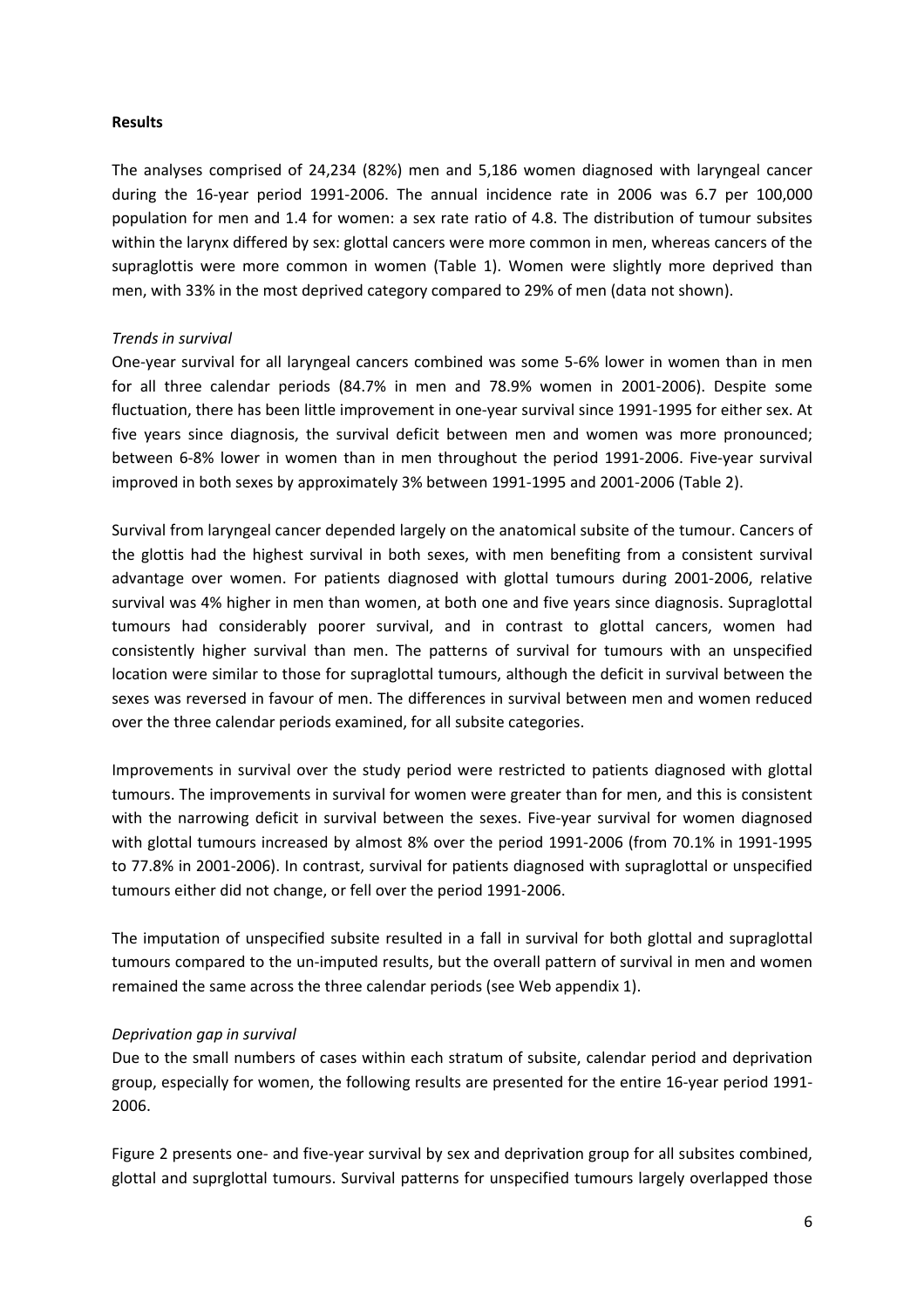for supraglottal tumours and are therefore not shown. Among women diagnosed with laryngeal cancer (all subsites combined), there was no difference in one‐year survival between affluent and deprived patients. At five‐years since diagnosis a small deprivation gap in survival was apparent (‐ 4%), although this was not statistically significant. In men, the overall deprivation gap was -7% at one‐year since diagnosis and ‐13% at five‐years, both statistically significant at the 5% level.

The magnitude and direction of the deprivation gap in survival again varied according to the anatomical subsite of the tumour. In men, a significant negative deprivation gap was observed for all tumour subsites: ‐2.5% at one year and ‐5% at five years for glottal tumours, ‐5% at one year and ‐ 8% at five years for supraglottal tumours, and -9% at one year and -17% at five years for unspecified tumours.

In women, there was no evidence of a deprivation gap in one-year survival for any tumour subsite. At five years since diagnosis, the picture is slightly more complex: a negative deprivation gap was present among women diagnosed with glottal tumours (‐7%), and a positive deprivation gap (higher survival in the most deprived than the most affluent) was seem for women diagnosed with supraglottal tumours (3.5%). However, the numbers included in these analyses are small and the unfitted survival estimates fluctuate widely. None of the socioeconomic differences in survival among women were statistically significant at the 5% level.

After imputation of unspecified subsite, the deprivation gap in survival for men diagnosed with supraglottal tumours did not change (see web appendix 2). Conversely, the imputation resulted in an increased deprivation gap in survival for men with glottal tumours, at both one and five years. This suggests that the majority of the unspecified tumours in men were predicted to be glottal tumours (as shown in Table 1), although their survival was somewhat lower. In women, the imputation of unspecified subsite affected the deprivation gap in survival for both glottal and supraglottal tumours, implying that the unspecified tumours in women were mixture of glottal and supraglottal tumours. This is also consistent with the distribution of tumour subsites between the sexes (Table 1).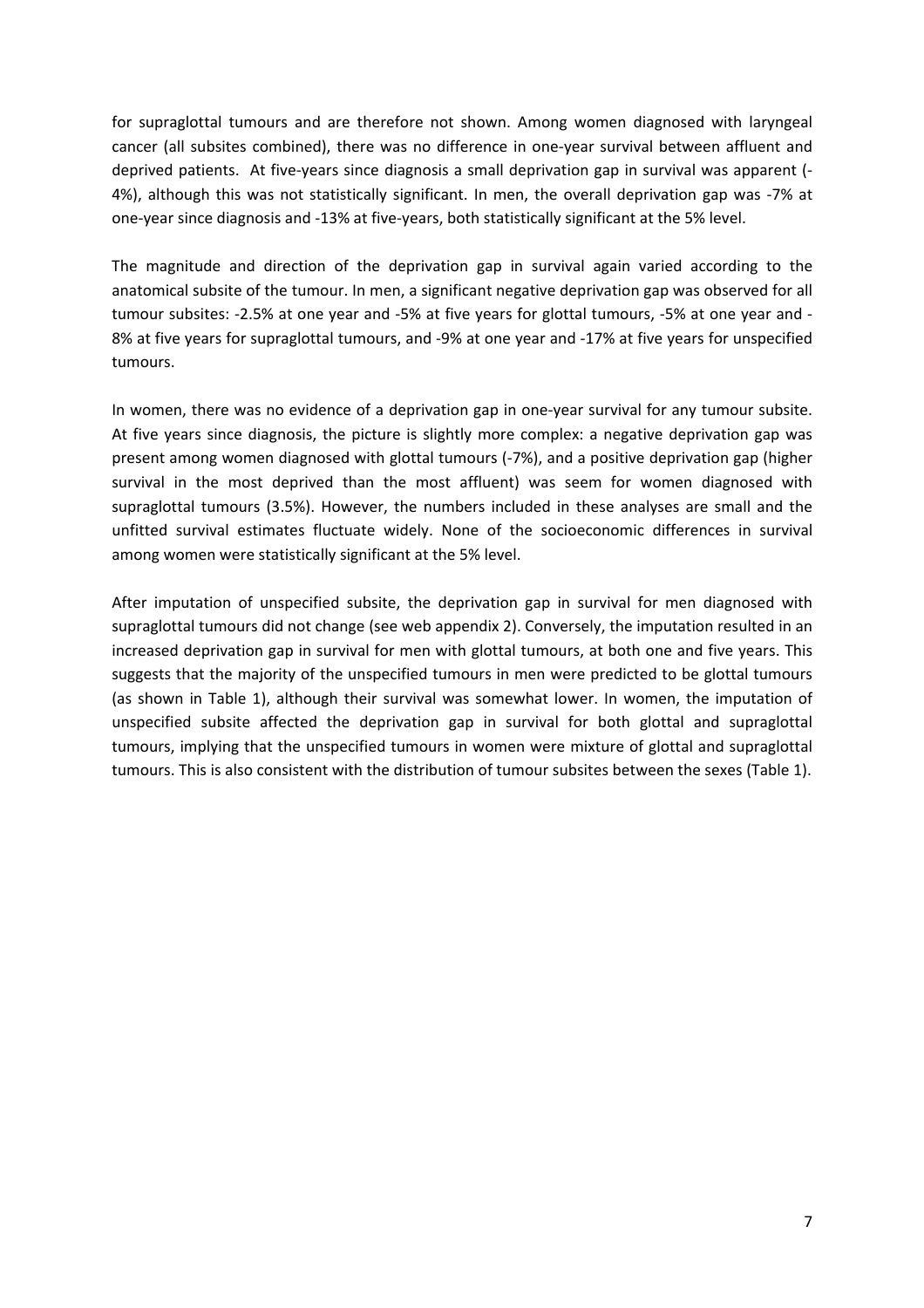### **Discussion**

These analyses include approximately 1500 incident cases of laryngeal cancer a year in men and 300 cases a year in women. The sex rate ratio in England and Wales is broadly similar to the US (SEER registries, 4.5), but is considerably smaller than in many other European countries (Germany: 9, Italy: 10, Spain: 21). This is largely due to a higher incidence of laryngeal cancer among women in England and Wales compared to Europe.<sup>2</sup> The differential incidence rates in men and women almost certainly result from different levels of exposure to the main risk factors for laryngeal cancer. As patterns of tobacco smoking and alcohol consumption change over time, say, with a decline in the proportion of male smokers and a rise in female smokers, we might expect to see both the incidence rate ratio, and the distribution of anatomical subsites equalise.

The trends in survival for patients diagnosed with laryngeal cancer over the 16‐year period examined were fairly static for both sexes, with only small improvements in one and five year survival between 1991‐1995 and 2000‐2006 for all laryngeal cancers combined. This was driven by an increase in survival for patients diagnosed with glottal tumours only, particularly between 1991-1995 and 1996-2000. This coincides with significant advances in the diagnosis and treatment of laryngeal tumours over a similar time period, including advances in imaging and the application of postoperative radiotherapy for advanced disease.<sup>26</sup> Conversely, survival for patients diagnosed with supraglottal tumours fell over the period 1991‐2006, and this was particularly evident in women. The proportion of tumours with an unspecified anatomic location fell over the same period, suggesting that the classification of tumour subsite improved over time. It is therefore likely that a proportion of these previously unspecified tumours with poor survival are now classified as supraglottal tumours. The resultant fall in survival disproportionately affects women, for whom supraglottal tumours are more common.

The difference in survival between men and women for all laryngeal cancers combined confirms our understanding that the specific anatomical location of tumours is an important predictor of survival. Our findings confirm that in England and Wales, glottal tumours are more common in men and have a better prognosis than supraglottal tumours, which are more common in women. Differences in survival between these two subsites are likely to be influenced by difference in stage at diagnosis and treatment. For example, most glottal tumours are diagnosed at an early stage, as even a small growth on the vocal cords causes a change in voice. Tumours beyond the vocal cords (supraglottal) are associated with much vaguer symptoms, and diagnosis is often made at a later stage. According to the latest report of the National Head and Neck Cancer Audit (2009), 6% of glottal cancers were node positive at diagnosis, compared to 34% of supraglottal tumours.<sup>27</sup> Historically, most early stage laryngeal tumours were treated with radiotherapy, although there is an increasing trend in the use of endoscopic resection techniques. $28$  For advanced disease, radical surgery with adjuvant radiotherapy or concomitant chemo-radiation is the curative treatment of choice.<sup>29</sup>

It is however, unclear why women diagnosed with glottal tumours have poorer survival than men with tumours at the same anatomical location, and in contrast, why men diagnosed with supraglottal cancers have lower survival than women with supraglottal tumours. Published estimates of laryngeal cancer survival by anatomic subsite are restricted to men, $30$  so insight from other studies is lacking. The difference in overall (all‐subsite) survival between the sexes cannot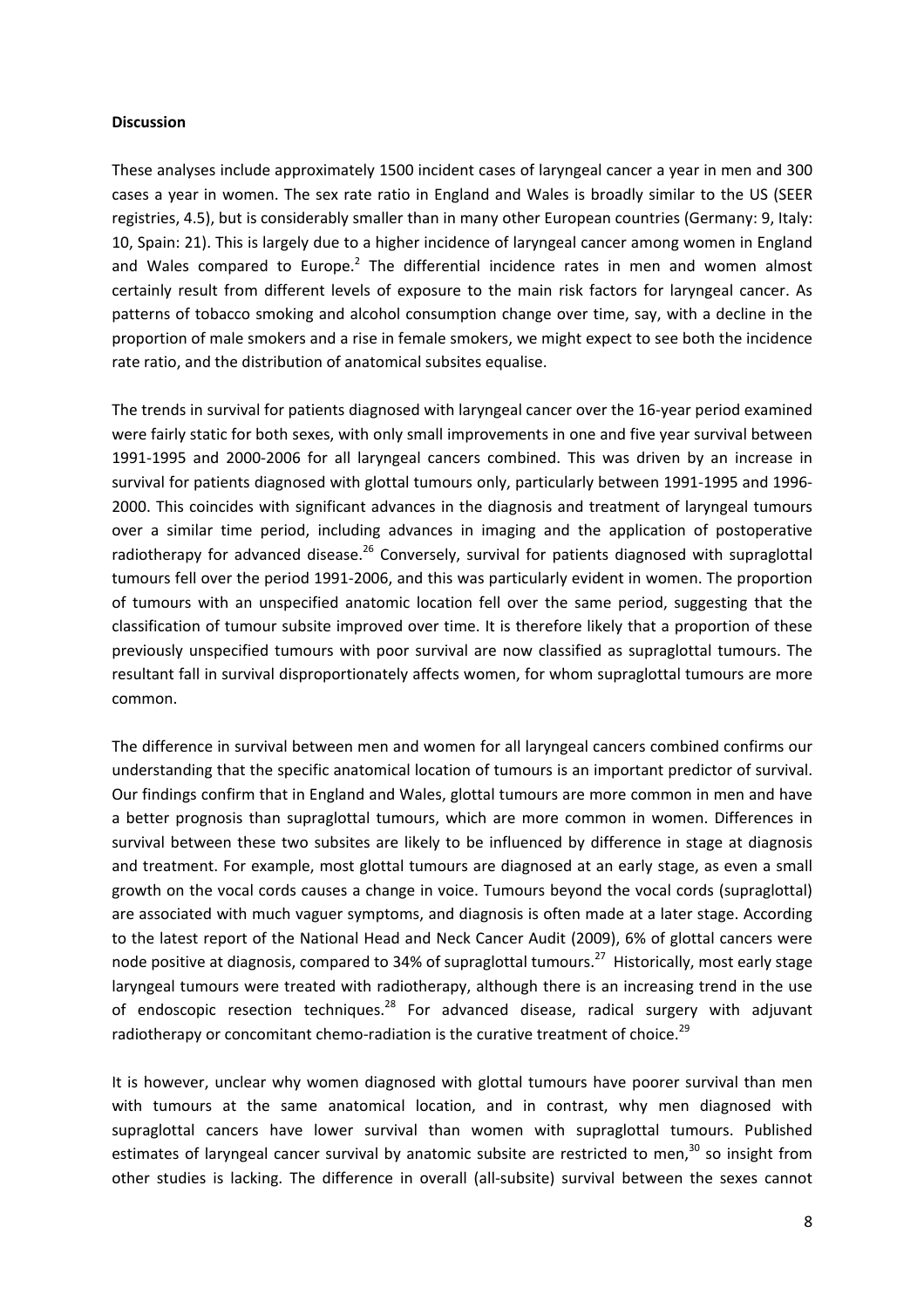therefore simply be explained by the fact that women get more supraglottal tumours than men, for which survival is poor. The finding of differences in survival between men and women *within* subsites implies that the reality is more complex. The women included in these analyses were, on average, older than the men, introducing the possibility that factors such as co-morbidity and differences in care management may also influence survival.

The substantial deprivation gap in laryngeal cancer survival in men is well known.<sup>4,31</sup> Our findings suggest that this disparity in survival is primarily driven by tumours with an unspecified anatomical location, and partly by supraglottic tumours. The deprivation gap in survival for men with glottal tumours was comparatively small, although this increased after imputation of the unspecified subsite. The large proportion of unspecified tumours was not unexpected because of the complex anatomy of the larynx. However, the origins of the substantial deprivation gap in survival for unspecified tumours are unclear, although age and stage at diagnosis may play a role. For example, determining the exact anatomic location of tumours that present at an advanced stage is likely to be more challenging than for early stage tumours, and later stage at diagnosis is associated with poorer survival. However, the distribution of unspecified tumours was the same among the deprivation groups. It is therefore more likely that factors such as comorbidity and differential access to healthcare are driving the deprivation gap in survival among men with unspecified tumours. In previous studies, socioeconomic differences in comorbidity made only a small impact on inequalities in survival from colorectal cancer, $32$  but access to optimal treatment was shown to have a substantial influence.<sup>33,34</sup> Among women diagnosed with laryngeal cancer, there were no significant differences in survival between affluent and deprived groups. Whilst there was some suggestion that survival among women diagnosed with glottal and supraglottal tumours may differ by deprivation group, the unfitted survival estimates fluctuated widely due to the small number of women included in the analyses. Overall, our findings suggest that the stark socioeconomic inequalities in laryngeal cancer survival in men are not replicated in women.

Whilst laryngeal cancer in women remains relatively rare in England and Wales, the agestandardised incidence rate in the period 1998‐2002 was higher than in many other European countries.<sup>2</sup> There is evidence however, that the incidence of laryngeal cancer among women in Europe is increasing. One study in France reported a 67% rise in incidence between 1980 and 2005, <sup>35</sup> while another in Spain predicted that by 2017, incidence would increase by 37%.<sup>36</sup> Whilst this could be due to a combination of factors including an aging population, improved detection of tumours, or improved access to healthcare, the authors relate such trends in women to an increase in exposure to risk factors, specifically smoking. It is therefore possible that, similar to lung cancer, the incidence of laryngeal cancer among women in England and Wales will also rise, although this has not been shown so far.<sup>13</sup> Future research will focus on examining the influence of stage at diagnosis, level of comorbidity, and access to optimal treatment on both the disparities in survival between men and women at specific tumour subsites, and the socio-economic inequalities in survival among men.

Words: 3068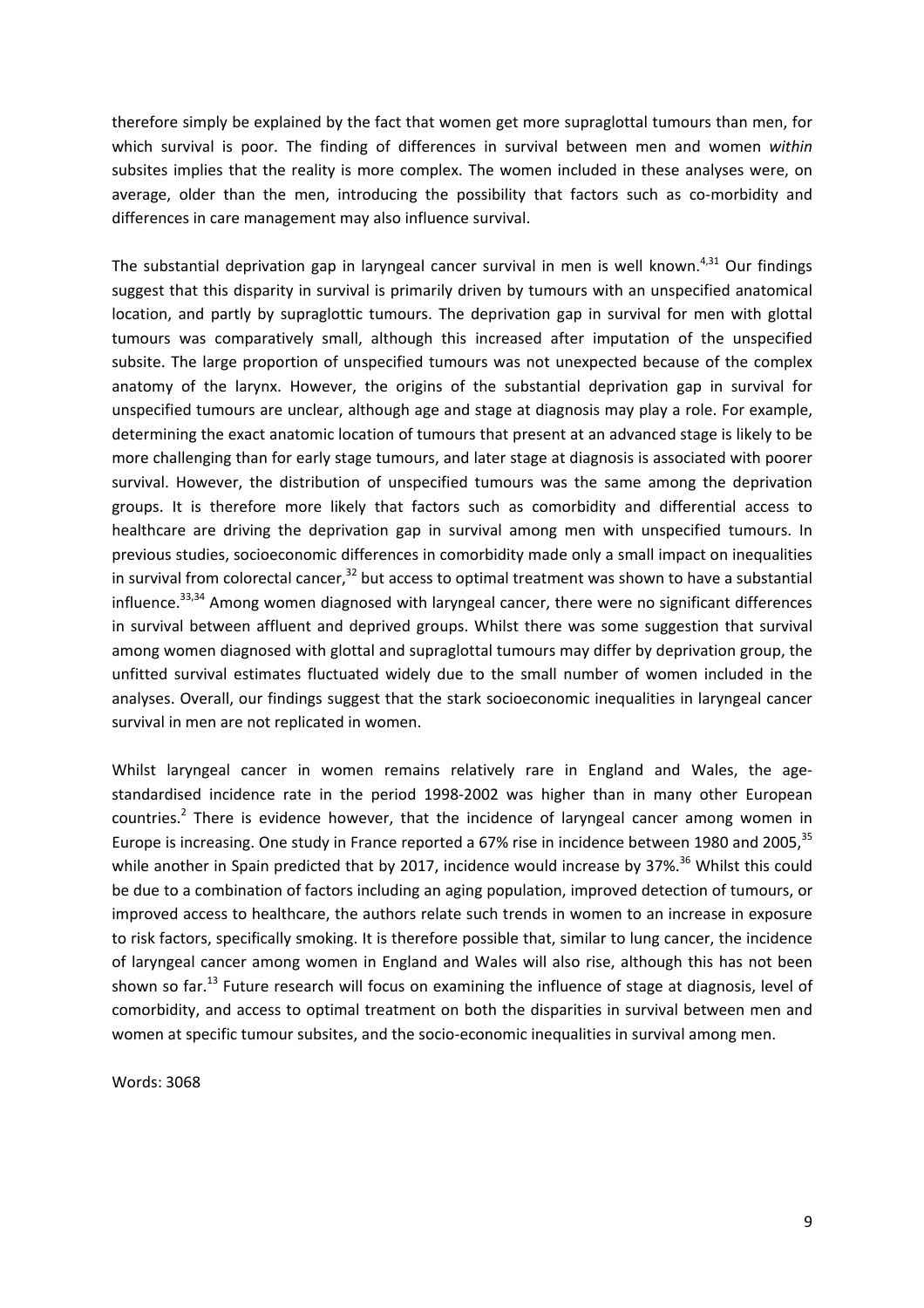# **Acknowledgments**

We thank the cancer registry staff in England and Wales; their sustained data collection and quality control have enabled the survival of patients to be analysed and compared in this study. We also thank the Cancer Action Team at ONS, for extensive work in preparing the data in the National Cancer Registry.

# **Conflict of interest statement**

None declared

# **Role of funding source**

This work was supported by the Office for National Statistics (ONS) [NT‐04/2355A]; and Cancer Research UK [C1336/A5735]. ONS collated the data from the regional registries and arranged their linkage to data on deaths at the National Health Service Central Register. Neither Cancer Research UK nor ONS had any role in study design, analysis, interpretation of the data, writing of the report, or in the decision to submit the paper for publication. The findings and conclusions in this report are those of the authors and do not necessarily represent the views of ONS or Cancer Research UK. The corresponding author had full access to all the data in the study and had final responsibility for the decision to submit for publication.

# **Table and Figure Legends**

Figure 1. Deprivation gap in relative survival (%) by subsite: England and Wales, adults (15‐99 years) diagnosed during 1991‐2006 followed up to 2007

Table 1. Distribution of tumour subsites by sex, before and after multiple imputation for unspecified subsites

Table 2. Trends in relative survival (%) by subsite and calendar period of diagnosis: England and Wales, adults (15‐99 years) diagnosed during 1991‐2006 followed up to 2007

Web appendix 1. Trends in relative survival (%) by subsite and calendar period of diagnosis: England and Wales, adults (15‐99 years) diagnosed during 1991‐2006 followed up to 2007, after multiple imputation of unspecified subsite

Web appendix 2. Deprivation gap in relative survival (%) by subsite: England and Wales, adults (15-99 years) diagnosed during 1991-2006 followed up to 2007, after multiple imputation of unspecified subsite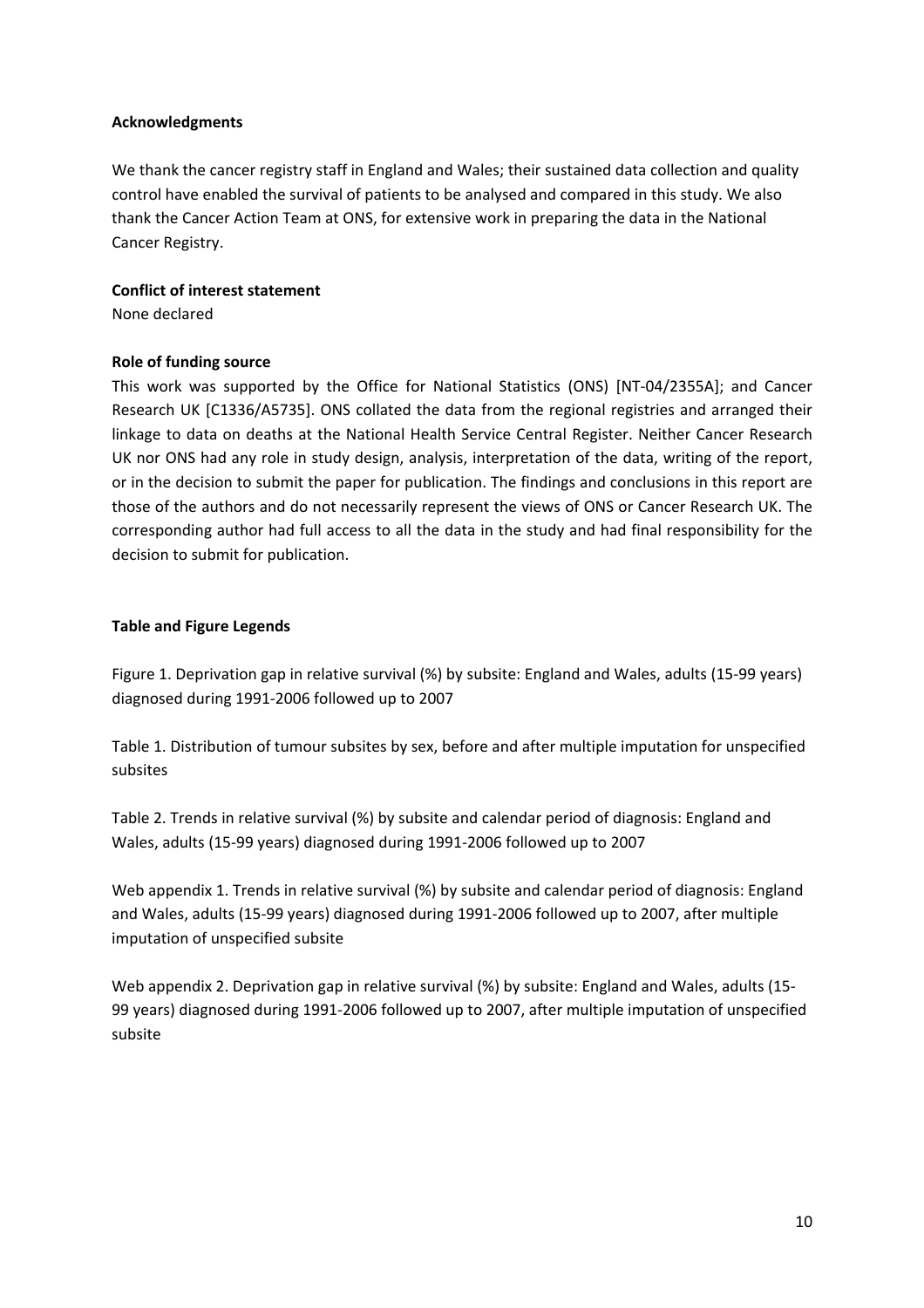### References

- 1 Office for National Statistics. Cancer statistics. Registrations of cancer diagnosed in 2007, England. Series MB1 38. London: Office for National Statistics; 2010.
- 2 International Agency for Research on Cancer. Cancer Incidence in Five Continents Vol. IX. Curado MP, Edwards B, Shin HR, Storm H, Ferlay J, Heanue M et al, editors. IARC Scientific Publication No. 160. Lyon: International Agency for Research on Cancer; 2007.
- 3 Rachet B, Maringe C, Nur U, Quaresma M, Shah A, Woods LM et al. Population-based cancer survival trends in England and Wales up to 2007: an assessment of the NHS cancer plan for England. Lancet Oncol 2009; 10: 351‐69.
- 4 Rachet B, Quinn MJ, Cooper N, Coleman MP. Survival from cancer of the larynx in England and Wales up to 2001. Br J Cancer 2008; 99 (Suppl. 1): S35‐7.
- 5 Coleman MP, Babb P, Damiecki P, Grosclaude PC, Honjo S, Jones J et al. Cancer survival trends in England and Wales 1971‐1995: deprivation and NHS Region. Studies on Medical and Population Subjects No. 61. London: The Stationery Office; 1999.
- 6 World Health Organisation. International Classification of Diseases for Oncology (ICD‐O), third edition. Fritz A, Percy C, Jack A, Shanmugaratnam K, Sobin L, Parkin DM et al, editors. Geneva: World Health Organisation; 2000.
- 7 Tuyns AJ, Estève J, Raymond L, Berrino F, Benhamou E, Blanchet F et al. Cancer of the larynx/hypopharynx, tobacco and alcohol: IARC international case‐control study in Turin and Varese (Italy), Zaragoza and Navarra (Spain), Geneva (Switzerland) and Calvados (France). Int J Cancer 1988; 41: 483‐91.
- 8 Falk RT, Pickle LW, Brown LM, Mason TJ, Buffler PA, Fraumeni JF, Jr. Effect of smoking and alcohol consumption on laryngeal cancer risk in coastal Texas. Cancer Res 1989; 49: 4024‐9.
- 9 Dosemeci M, Gokmen I, Unsal M, Hayes RB, Blair A. Tobacco, alcohol use, and risks of laryngeal and lung cancer by subsite and histologic type in Turkey. Cancer Causes Control 1997; 8: 729‐37.
- 10 Talamini R, Bosetti C, La Vecchia C, Dal Maso L, Levi F, Bidoli E et al. Combined effect of tobacco and alcohol on laryngeal cancer risk: a case‐control study. Cancer Causes Control 2002; 13: 957‐64.
- 11 Ramroth H, Dietz A, Becher H. Interaction effects and population-attributable risks for smoking and alcohol on laryngeal cancer and its subsites. A case‐control study from Germany. Methods Inf Med 2004; 43: 499‐504.
- 12 Hashibe M, Boffetta P, Zaridze D, Shangina O, Szeszenia‐Dabrowska N, Mates D et al. Contribution of tobacco and alcohol to the high rates of squamous cell carcinoma of the supraglottis and glottis in Central Europe. Am J Epidemiol 2007; 165: 814‐20.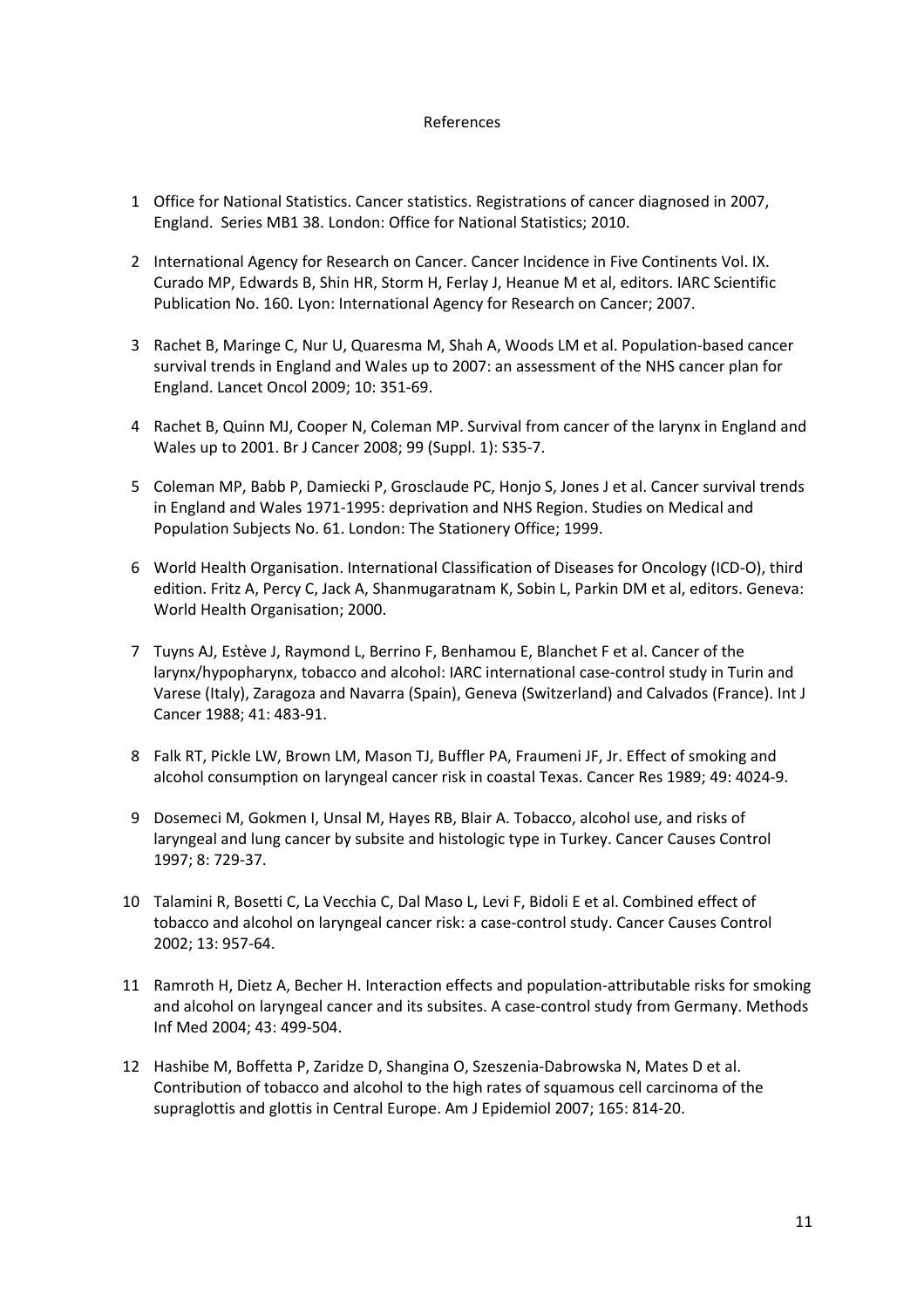- 13 Coupland VH, Chapman P, Linklater KM, Sehgal A, Moller H, Davies EA. Trends in the epidemiology of larynx and lung cancer in south-east England, 1985-2004. Br J Cancer 2009; 100: 167‐9.
- 14 Woods LM, Rachet B, Coleman MP. Origins of socio-economic inequalities in cancer survival: a review. Ann Oncol 2006; 17: 5‐19.
- 15 Office of the Deputy Prime Minister. The English Indices of Deprivation 2004. London: Neighbourhood Renewal Unit; 2004.
- 16 Welsh Assembly Government. Welsh Index of Multiple Deprivation 2005. Cardiff: Welsh Assembly Government; 2005.
- 17 Berkson J, Gage RP. Calculation of survival rates for cancer. Proc Staff Meet Mayo Clinic 1950; 25: 270‐86.
- 18 Ederer F, Axtell LM, Cutler SJ. The relative survival: a statistical methodology. Natl Cancer Inst Monogr 1961; 6: 101‐21.
- 19 Cancer Research UK Cancer Survival Group. Life tables for England and Wales by sex, calendar period, region and deprivation. London School of Hygiene and Tropical Medicine 2009. Available from: http://www.lshtm.ac.uk/eph/ncde/cancersurvival/tools/
- 20 Estève J, Benhamou E, Croasdale M, Raymond L. Relative survival and the estimation of net survival: elements for further discussion. Stat Med 1990; 9: 529‐38.
- 21 Cancer Research UK Cancer Survival Group. *strel* computer program version 5.8 for cancer survival analysis. London School of Hygiene and Tropical Medicine 2010. Available from: http://www.lshtm.ac.uk/eph/ncde/cancersurvival/tools/
- 22 STATA statistical software [computer program]. Version 10. College Station, Texas: Stata Corporation; 2006.
- 23 Little RJA, Rubin DB. Statistical analysis with missing data. 2nd ed. New York: John Wiley and Sons; 2002.
- 24 Rubin DB. Multiple imputation for nonresponse in surveys. New York: John Wiley and Sons; 1987.
- 25 Sterne JA, White IR, Carlin JB, Spratt M, Royston P, Kenward MG et al. Multiple imputation for missing data in epidemiological and clinical research: potential and pitfalls. BMJ 2009; 338: b2393.
- 26 Nutting CM, Robinson M, Birchall M. Survival from laryngeal cancer in England and Wales up to 2001. Br J Cancer 2008; 99 (Suppl 1): S38‐9.
- 27 The Information Centre for Health and Social Care. National Head and Neck Cancer Audit 5th Annual Report. Leeds: The Information Centre; 2010.
- 28 Bradley PJ, MacKenzie K, Wight R, Pracy P, Paleri V. Consensus statement on management in the UK: transoral laser assisted microsurgical resection of early glottic cancer. Clin Otolaryngol 2009; 34: 367‐73.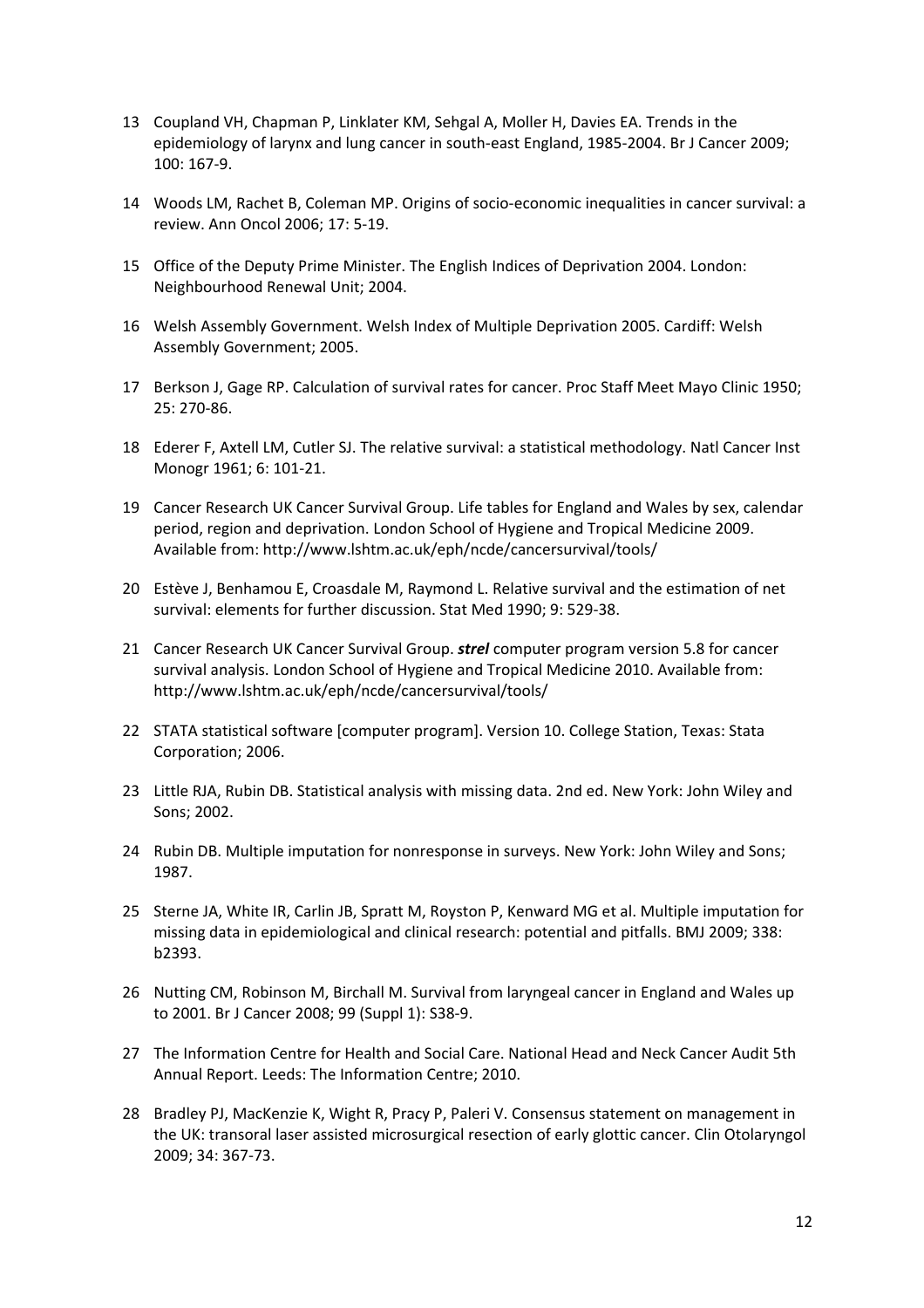- 29 Lambert L, Fortin B, Soulieres D, Guertin L, Coulombe G, Charpentier D et al. Organ preservation with concurrent chemoradiation for advanced laryngeal cancer: are we succeeding? Int J Radiat Oncol Biol Phys 2010; 76: 398‐402.
- 30 Severi G, Plesko I, Robertson C, Obsitnikova A, Boyle P. Larynx cancer in Slovakia and the role of anatomical subsites. Oral Oncol 1999; 35: 564‐70.
- 31 Coleman MP, Rachet B, Woods LM, Mitry E, Riga M, Cooper N et al. Trends and socioeconomic inequalities in cancer survival in England and Wales up to 2001. Br J Cancer 2004; 90: 1367‐73.
- 32 Shack LG. What factors influence socio‐economic inequalities in colorectal cancer survival? London School of Hygiene and Tropical Medicine; 2009.
- 33 Lejeune C, Sassi F, Ellis L, Godward S, Mak V, Day M et al. Socioeconomic disparities in access to treatment and their impact on colorectal cancer survival. Int J Epidemiolo 2010; 39: 710‐7.
- 34 Morris EJA, Quirke P, Thomas JD, Fairley L, Cottier B, Forman D. Unacceptable variation in abdominoperineal excision rates for rectal cancer: time to intervene? Gut 2008; 57: 1690‐7.
- 35 Ligier K, Belot A, Launoy G, Velten M, Bossard N, Iwaz J et al. Descriptive epidemiology of upper aerodigestive tract cancers in France: incidence over 1980‐2005 and projection to 2010. Oral Oncol 2011; 47: 302‐7.
- 36 de Souza DL, Bernal Perez MM, Curado MP. Predicted incidence of oral cavity, oropharyngeal, laryngeal, and hypopharyngeal cancer in Spain and implications for cancer control. Cancer Epidemiol 2011 doi:10.1016/j.canep.2011.02.012.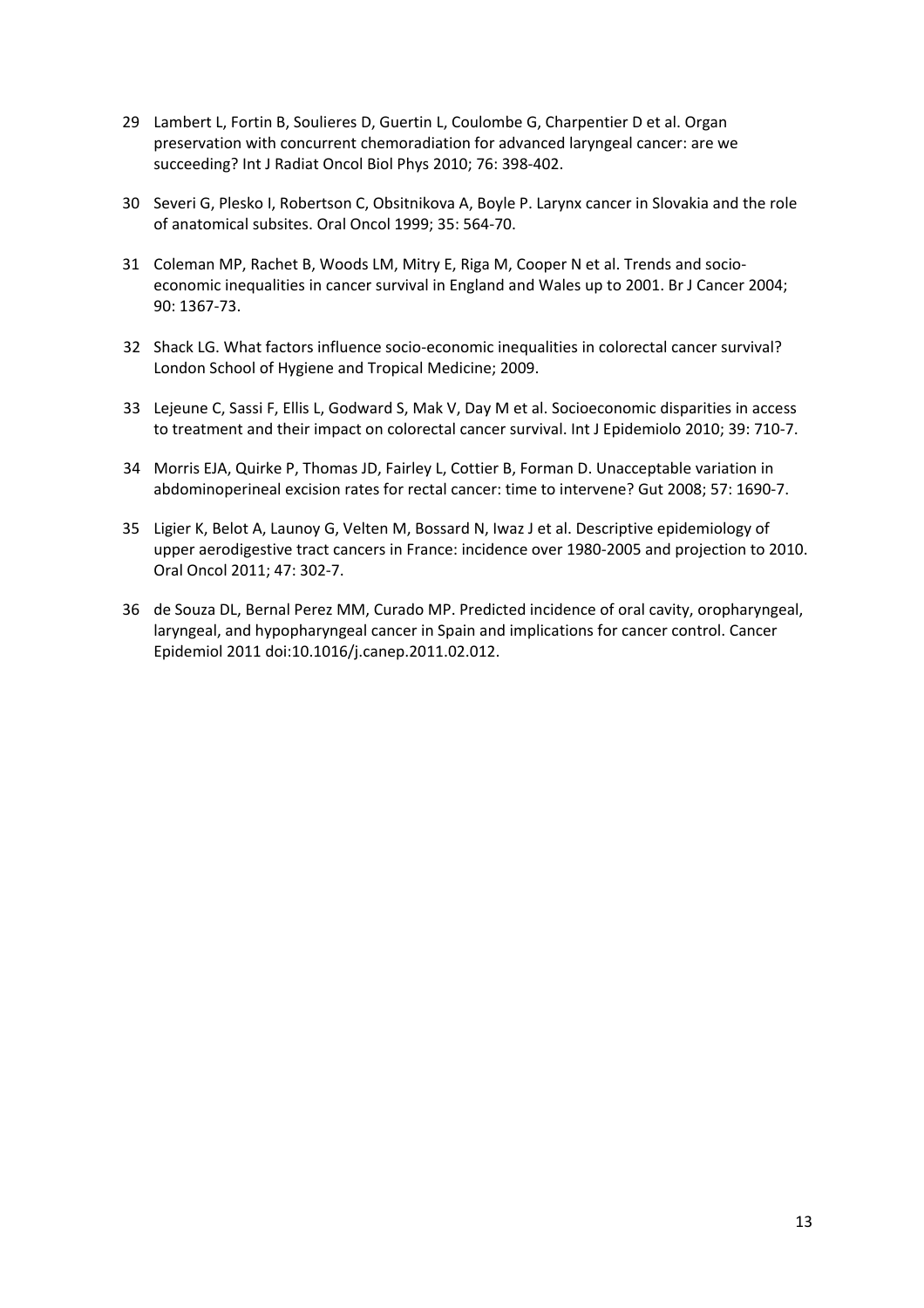### **Table 1**

**Distribution of tumour subsites by sex, before and after multiple imputation for unspecified subsites<sup>a</sup>**

|              |        |    |       |       | After imputation |    |       |    |  |  |
|--------------|--------|----|-------|-------|------------------|----|-------|----|--|--|
| Subsite      | men    |    | women |       | men              |    | women |    |  |  |
|              | N      | %  | N     | %     | N                | %  | Ν     | %  |  |  |
| Glottis      | 12,793 | 53 | 1,831 | 35    | 17,527           | 73 | 2,606 | 50 |  |  |
| Supraglottis | 3,882  | 16 | 1.521 | 30    | 5.940            | 24 | 2,304 | 45 |  |  |
| Subglottis   | 339    |    | 166   | 3     | 509              | 2  | 210   | 4  |  |  |
| Overlapping  | 174    | ا> | 44    | $<$ 1 | 258              | 1  | 66    | 1  |  |  |
| Unspecified  | 7.046  | 29 | 1.624 | 31    |                  |    |       |    |  |  |
| Total        | 24,234 |    | 5,186 |       |                  |    |       |    |  |  |

<sup>a</sup> Those tumours with an unspecified anatomical location (ICD-10 code C32.9) were treated as 'missing' and the subsite was imputed using multiple imputation techniques.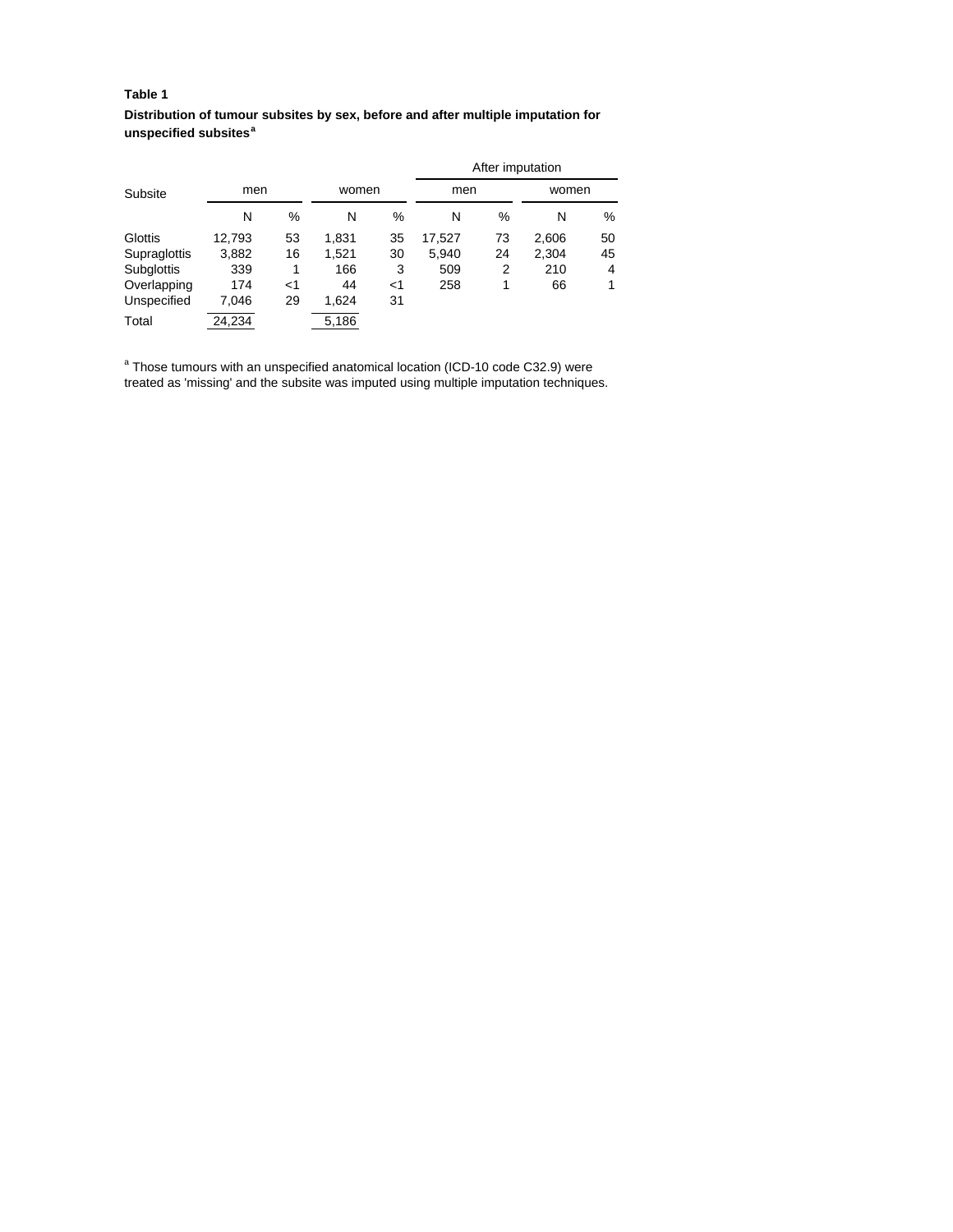### **Table 2.**

**Trends in relative survival (%) by subsite and calendar period of diagnosis: England and Wales, adults (15-99 years) diagnosed during 1991-2006 followed up to 2007** 

|                            | One-year relative survival |            |                       |             |                       |            | Five-year relative survival |            |                       |            |                       |            |  |
|----------------------------|----------------------------|------------|-----------------------|-------------|-----------------------|------------|-----------------------------|------------|-----------------------|------------|-----------------------|------------|--|
|                            | Period 1<br>1991-1995      |            | Period 2<br>1996-2000 |             | Period 3<br>2001-2006 |            | Period 1<br>1991-1995       |            | Period 2<br>1996-2000 |            | Period 3<br>2001-2006 |            |  |
|                            | Survival<br>(% )           | 95% CIs    | Survival<br>(% )      | 95% Cls     | Survival<br>(% )      | 95% Cls    | Survival<br>(% )            | 95% CIs    | Survival<br>(% )      | 95% Cls    | Survival<br>(% )      | 95% CIs    |  |
| Larynx (all subsites)      |                            |            |                       |             |                       |            |                             |            |                       |            |                       |            |  |
| Men                        | 83.7                       | 82.8, 84.6 | 84.3                  | 83.4, 85.3  | 84.6                  | 83.8, 85.5 | 63.2                        | 61.8, 64.5 | 64.5                  | 63.2, 65.9 | 66.8                  | 65.4, 68.2 |  |
| Women                      | 77.2                       | 75.1, 79.3 | 79.2                  | 77.0,81.3   | 78.9                  | 76.9, 80.8 | 55.2                        | 52.5, 58.0 | 58.1                  | 55.3, 60.9 | 58.6                  | 55.6, 61.6 |  |
| Glottis & sub-glottis      |                            |            |                       |             |                       |            |                             |            |                       |            |                       |            |  |
| Men                        | 93.2                       | 92.2, 94.2 | 94.5                  | 93.6, 95.5  | 94.6                  | 93.8, 95.4 | 78.8                        | 77.1,80.6  | 80.6                  | 78.9, 82.3 | 81.7                  | 80.0, 83.4 |  |
| Women                      | 86.9                       | 83.9, 89.8 | 90.4                  | 87.7, 93.1  | 91.2                  | 88.9, 93.6 | 70.1                        | 65.7, 74.6 | 76.3                  | 72.0,80.5  | 77.8                  | 73.0, 82.5 |  |
| Supraglottis & overlapping |                            |            |                       |             |                       |            |                             |            |                       |            |                       |            |  |
| Men                        | 73.8                       | 71.2, 76.5 | 71.8                  | 69.2, 74.4  | 71.8                  | 69.4, 74.2 | 41.6                        | 38.4, 44.7 | 39.1                  | 36.0, 42.1 | 41.8                  | 38.4, 45.2 |  |
| Women                      | 77.6                       | 73.5, 81.6 | 75.8                  | 71.6, 79.9  | 74.3                  | 70.6, 77.9 | 48.1                        | 43.1, 53.2 | 46.4                  | 41.4, 51.4 | 45.8                  | 40.7,51.0  |  |
| Unspecified                |                            |            |                       |             |                       |            |                             |            |                       |            |                       |            |  |
| Men                        | 74.2                       | 72.4,76.0  | 74.0                  | 72.1 , 76.0 | 69.2                  | 67.1, 71.3 | 50.9                        | 48.6, 53.2 | 51.9                  | 49.5, 54.3 | 48.7                  | 45.9, 51.5 |  |
| Women                      | 67.8                       | 63.9, 71.7 | 69.5                  | 65.3, 73.8  | 65.8                  | 61.4, 70.3 | 46.8                        | 42.3, 51.3 | 48.6                  | 43.6, 53.5 | 46.3                  | 40.9, 51.7 |  |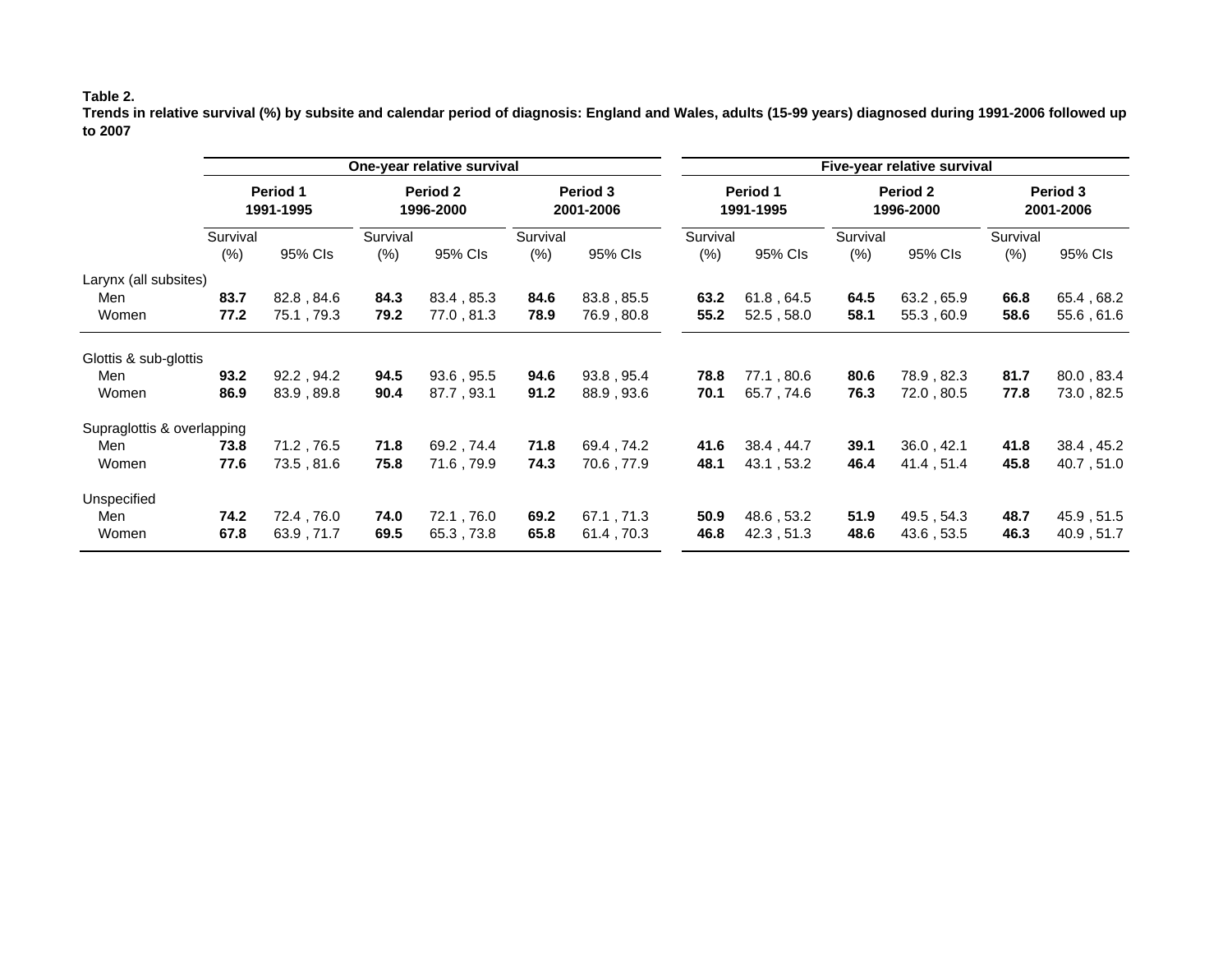

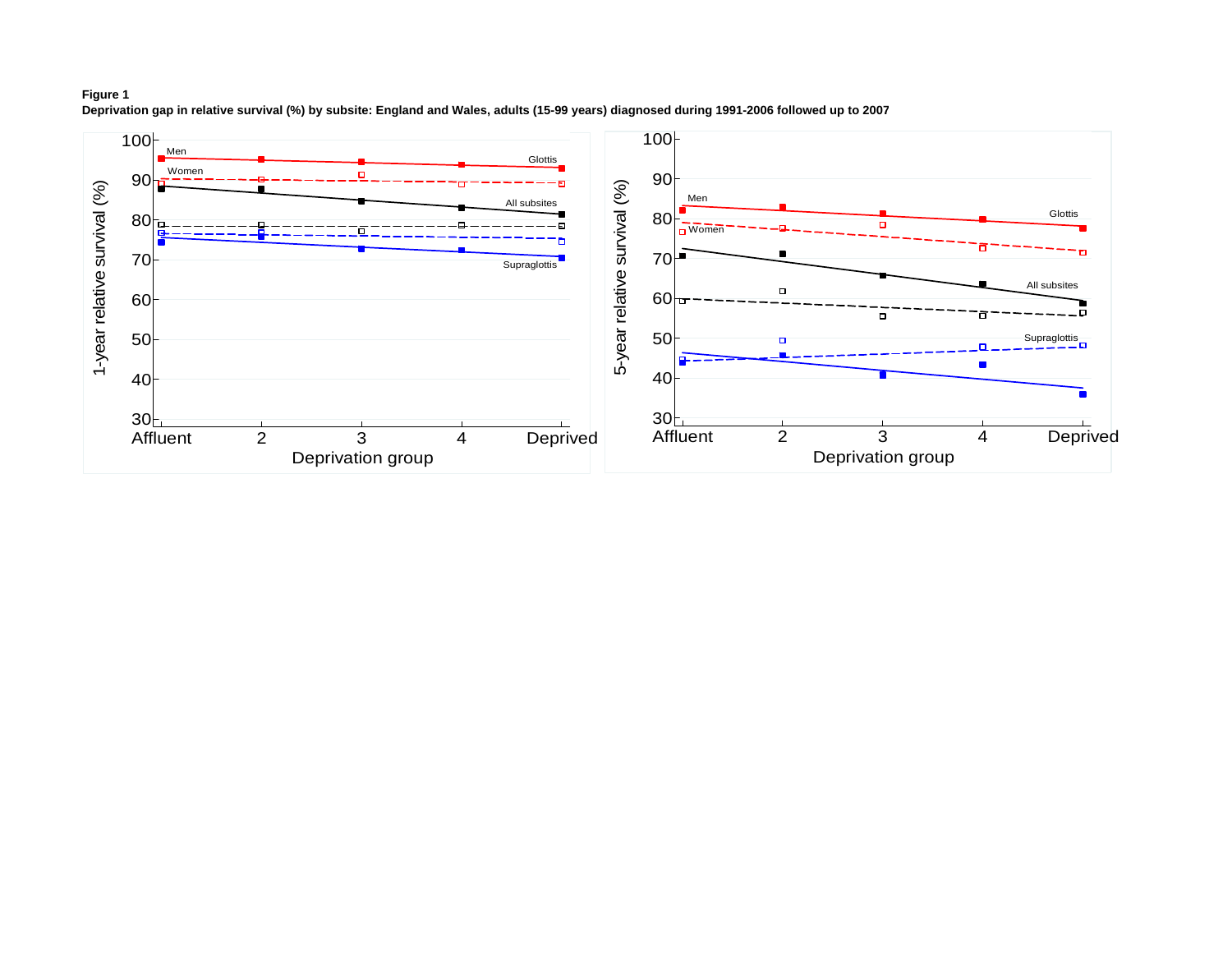# **Web Appendix 1**

**Trends in relative survival (%) by subsite and calendar period of diagnosis: England and Wales, adults (15-99 years) diagnosed during 1991-2006 followed up to 2007, after multiple imputation of unspecified subsite**

|                            | One-year relative survival |            |                       |            |                       |            |                              | Five-year relative survival |                       |             |                       |            |  |  |
|----------------------------|----------------------------|------------|-----------------------|------------|-----------------------|------------|------------------------------|-----------------------------|-----------------------|-------------|-----------------------|------------|--|--|
|                            | Period 1<br>1991-1995      |            | Period 2<br>1996-2000 |            | Period 3<br>2001-2006 |            | <b>Period 1</b><br>1991-1995 |                             | Period 2<br>1996-2000 |             | Period 3<br>2001-2006 |            |  |  |
|                            | Survival                   |            | Survival              |            | Survival              |            | Survival                     |                             | Survival              |             | Survival              |            |  |  |
|                            | $(\%)$                     | 95% CIs    | (%)                   | 95% CIs    | $(\% )$               | 95% CIs    | $(\%)$                       | 95% CIs                     | (% )                  | 95% CIs     | (% )                  | 95% CIs    |  |  |
| Larynx (all subsites)      |                            |            |                       |            |                       |            |                              |                             |                       |             |                       |            |  |  |
| Men                        | 83.6                       | 83.4, 83.9 | 84.4                  | 84.1.84.7  | 84.7                  | 84.4, 84.9 | 63.3                         | 62.8, 63.7                  | 64.6                  | 64.2, 65.0  | 66.9                  | 66.4, 67.3 |  |  |
| Women                      | 77.4                       | 76.8, 78.1 | 79.4                  | 78.7,80.0  | 78.9                  | 78.3, 79.5 | 55.5                         | 54.7, 56.4                  | 58.3                  | 57.4, 59.2  | 58.5                  | 57.6, 59.5 |  |  |
| Glottis & sub-glottis      |                            |            |                       |            |                       |            |                              |                             |                       |             |                       |            |  |  |
| Men                        | 89.5                       | 89.2, 89.8 | 91.0                  | 90.7, 91.3 | 90.9                  | 90.7, 91.2 | 72.8                         | 72.4, 73.3                  | 75.3                  | 74.8 , 75.8 | 76.7                  | 76.2, 77.2 |  |  |
| Women                      | 84.7                       | 83.9, 85.5 | 88.3                  | 87.5, 89.0 | 88.8                  | 88.1, 89.5 | 67.3                         | 66.1, 68.4                  | 73.0                  | 71.8.74.1   | 74.6                  | 73.3, 75.9 |  |  |
| Supraglottis & overlapping |                            |            |                       |            |                       |            |                              |                             |                       |             |                       |            |  |  |
| Men                        | 66.9                       | 66.2, 67.6 | 65.9                  | 65.2,66.6  | 65.3                  | 64.7,66.0  | 36.4                         | 35.6, 37.1                  | 35.0                  | 34.2, 35.7  | 36.7                  | 35.8, 37.6 |  |  |
| Women                      | 68.6                       | 67.5, 69.7 | 68.8                  | 67.7,69.9  | 67.9                  | 66.9,69.0  | 41.5                         | 40.3, 42.7                  | 41.1                  | 39.9, 42.4  | 41.2                  | 39.9, 42.6 |  |  |